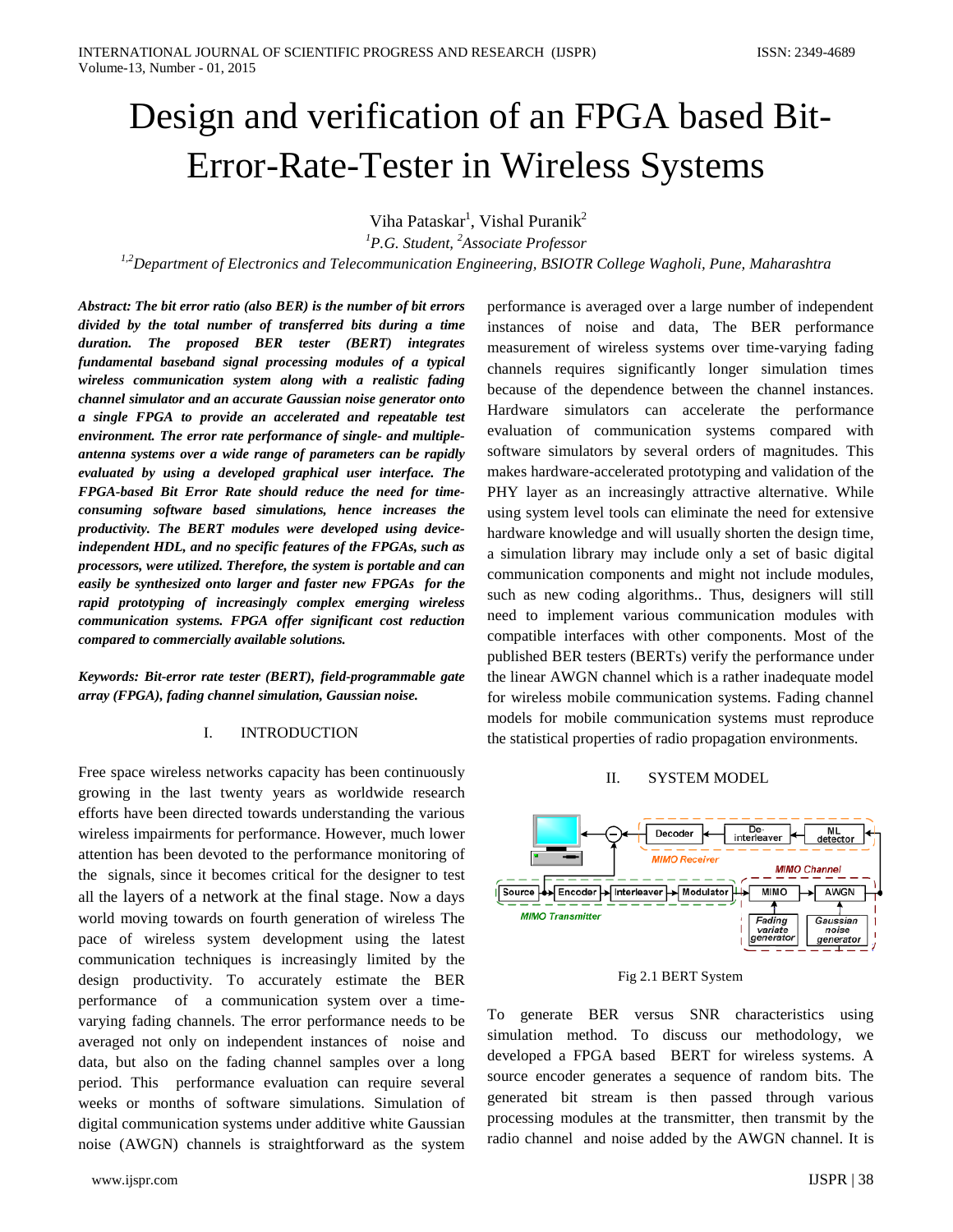important to note the BER performance measurements need to be averaged not only over independent instances of AWGN samples and transmitted bit samples, but also over the fading channel samples. A sequence of baseband signal modules at the receiver recovers the transmitted bits from the noisy received symbols bits. Therefore, to accurately estimate the BER performance of a wireless communication system over a time-varying fading channel, a large number of random bits. Typically, the fading channel response changes slower than the data signal. Channel coding is applied to the data bits to improve system performance and robustness in the presence of channel impairments Therefore, the effects of a deep fade can last over a relatively long sequence of data samples, which can result in a burst of errors. In the MIMO transmitter block. Also source bits, generated by a Pseudo Random Noise Generator, are encoded using an extended binary code, interleaved with a interleaver, and modulated using 4-quadrature amplitude modulated (QAM) symbols. Interleaving the data samples before transmission causes bursts of errors arising in the channel to be broken up by the de-interleaver in the receiver. The interleaved bits are modulated and passed through the MIMO channel where they are attenuated by the multipath fading and corrupted with AWGN . The resulting isolated bit errors can then be more readily detected and corrected by the error correction decoder. In the receiver, a maximum likelihood (ML) detector estimates the transmitted bit samples. After ML detection, the bit stream is de-interleaved, samples are decoded for the extended Golay code, and compared to the transmitted bit stream.

### III. PREVIOUS WORK

[1] "FPGA-Based Bit Error Rate Performance Measurement of Wireless Systems" by A. Alimohammad, S. F. Fard Proc. IEEE , vol. 22,issue 7 july 2014

This paper presents the bit error rate (BER) performance of digital baseband communication systems on a fieldprogrammable gate array (FPGA). The proposed BER tester (BERT) integrates fundamental baseband signal processing modules of a typical wireless communication system along with a realistic fading channel simulator and an accurate Gaussian noise generator onto a single FPGA to provide an accelerated and repeatable test environment in a laboratory setting. Also Using a developed graphical user interface (GUI), the error rate performance of single- and multiple-antenna systems over a wide range of parameters can be evaluated. The FPGA-based BERT should reduce the need for time-consuming software based simulations, hence increases the productivity. This FPGA-based solution is more cost effective than conventional performance measurements made using expensive commercially available test equipment and channel simulators.

[2]"Hardware-based error rate testing of digital baseband communication systems" by A. Alimohammad, S. F. Fard in the year 2008.

Here present a flexible architecture for calculating the biterror-rate (BER) performance of digital baseband communication systems. The BER tester uses an accurate fading channel model and a Gaussian noise generator to provide a realistic and repeatable test environment in the laboratory. Using an efficient elastic buffer interface, baseband module can be added to the cascaded architecture of a digital baseband communication system. An independent of the module's operating rate and its position in the cascade structure, and its latency. This evaluation environment should reduce the need for time consuming field tests in laboratory, hence reducing the time-to market and increasing productivity.

#### IV. PROPOSED METHODOLOGY

Software used:

1) Xilinx® ISE® Design Suite 13

2) Matlab 10

We used MATLAB Software for implementation of the system. The flexibility in the software we can changes in the system as per specification changes.

The flow of our implementation is described following algorithm

#### Algorithm:

- A) Transmitter
	- 1. Generate message string of 1's and 0's.
	- 2. Interleave the above message string.
	- 3. Convert the serial string into parallel blocks equal to no. of carriers.
	- 4. Apply 16-qam modulation on each block of data.
- B) Receiver.
	- 1. Apply 16-qam De-modulation.
	- 2. Convert the parallel blocks into serial string.
	- 3. De-Interleave the above message string.
- C) Error Analysis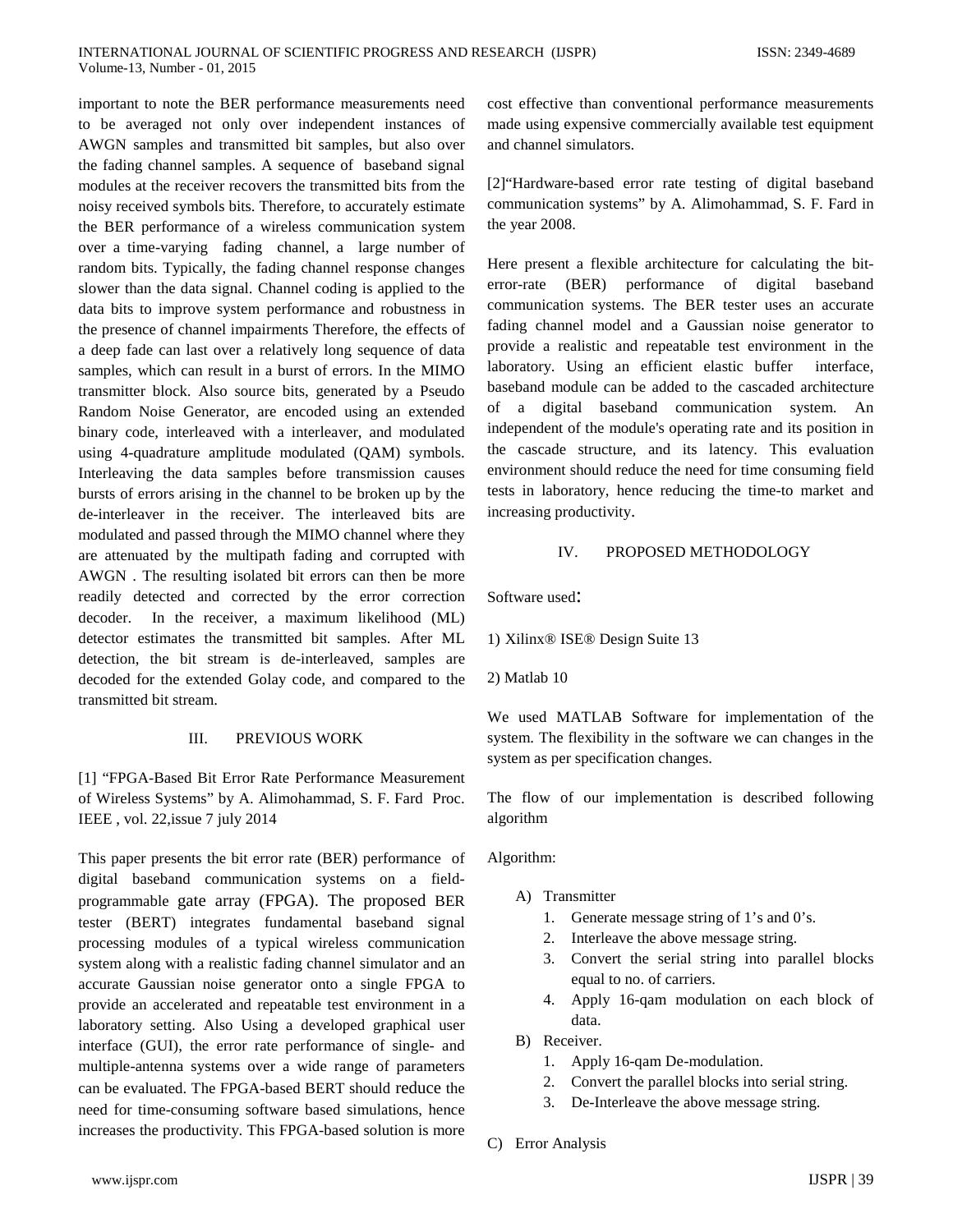## BER vSNR

- 1. Add AWGN with different SNR values in transmitted signal at low multipath effect (0.1 and 0.05)
- 2. Compare original and received message string to find error ration.
- 3. Plot graph of BER vs SNR at Low multipath effect.
- 4. Apply same process for high Multipath effect= 0.5 and 0.4
- 5. Plot graph of BER vs SNR at High multipath effect.

# V. SIMULATION/EXPERIMENTAL RESULTS

# Simulation :



Fig 5.1 BER analysis on FPGA

Device utilization summary:

| Selected Device : 3s50atq144-4             |     |              |  |              |     |  |
|--------------------------------------------|-----|--------------|--|--------------|-----|--|
| Number of Slices:                          | 92. | out of $704$ |  |              | 13% |  |
| Number of Slice Flip Flops: 96 out of 1408 |     |              |  |              | 6%  |  |
| Number of 4 input LUTs: 166 out of 1408    |     |              |  |              | 11% |  |
| Number used as logic:                      |     | 158          |  |              |     |  |
| Number used as Shift registers:<br>8       |     |              |  |              |     |  |
| Number of IOs:                             |     | 13           |  |              |     |  |
| Number of bonded IOBs:                     | 13  |              |  | out of $108$ | 12% |  |
| Number of GCLKs:                           | 2   |              |  | out of $24$  | 8%  |  |
|                                            |     |              |  |              |     |  |

BER vs SNR Graph:



Fig 5.2. BER performance of a 2×2 coded MIMO system measured using the FPGA-based BERT

To estimate each BER point at each SNR, we measured the performance of signal transmission on the hardware platform. We can verify that the hardware generated BER results accurately match the computer generated BER performance.

### VI. CONCLUSION

An FPGA-based Bit Error Rate performance testing scheme is introduced. The scheme can measure the BER performance of a wide range of digital communication systems. To achieve BER of 0.001 we require 14 to 15 dB SNR. Compared with traditional standalone BERT and ATE equipment, the proposed solution is much cheaper. Compared with traditional software simulations, the proposed BER testing scheme is a few orders of magnitude faster. It is also easy to set up for BER testing under different noise conditions as a novel implementation of an AWGN communication channel emulator is included in this scheme. In addition, FPGA-based solution makes it easy to interface.

### VII. FUTURE SCOPES

One can note that the DUT of the BER testing system must be the combination of an encoder and a decoder, or the combination of a modulator and a demodulator. If we want to test the performance of a decoder, a reference module (e.g. an encoder) needs to be added in the testing setup. It would be more convenient to test the BER performance of a receiver using the IP cores if a parameterized reference encoder and/or modulator can be included in the testing scheme.

In addition, as BER and jitter are closely related, jitter testing and jitter separation schemes can be devised based on BER